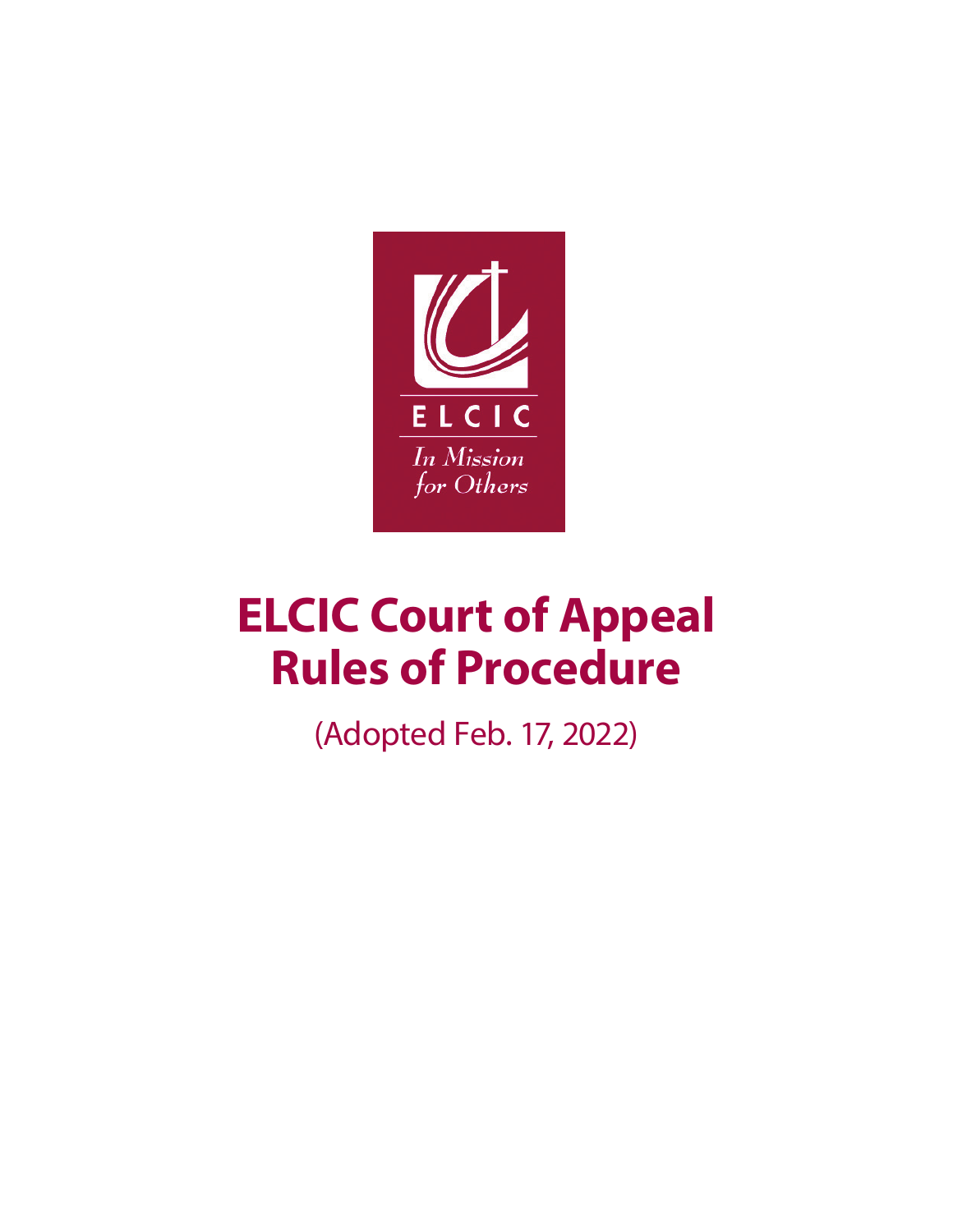# **ELCIC Court of Appeal Rules of Procedure**

# **TABLE OF CONTENTS**

| 1. |      |                                      |
|----|------|--------------------------------------|
|    | 1.1. |                                      |
|    | 1.2. |                                      |
|    | 1.3. |                                      |
| 2. |      |                                      |
| 3. |      |                                      |
| 4. |      |                                      |
| 5. |      |                                      |
|    | 5.1. |                                      |
|    | 5.2. |                                      |
|    | 5.3. |                                      |
|    | 5.4. |                                      |
|    | 5.5. |                                      |
| 6. |      |                                      |
|    | 6.1. |                                      |
|    | 6.2. | Establishing Parties to the Appeal 8 |
|    | 6.3. | Establishing the Record on Appeal 8  |
|    |      | 6.3.1.                               |
|    |      | 6.3.2.                               |
|    |      | 6.3.3.                               |
|    |      | 6.3.4.                               |
|    | 6.4. |                                      |
|    | 6.5. |                                      |
|    | 6.6. |                                      |
|    | 6.7. |                                      |
|    | 6.8. |                                      |
|    | 6.9. |                                      |
| 7. |      |                                      |
|    | 7.1. |                                      |
|    | 7.2. |                                      |
| 8. |      |                                      |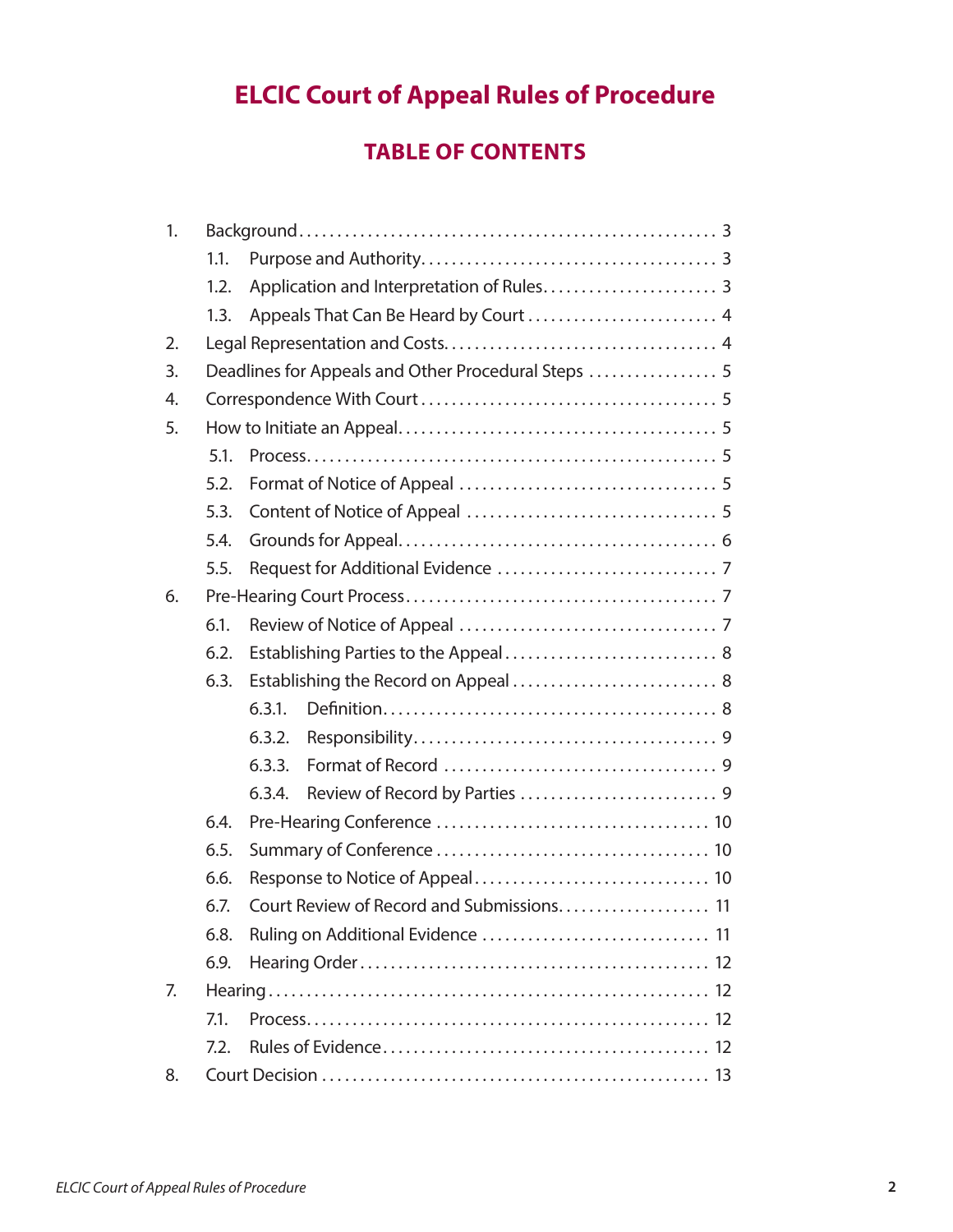# **1. Background**

## **1.1. Purpose and Authority**

These Rules of Procedure are intended to assist persons with the process involved in taking an issue to the ELCIC Court of Appeal (Court). The Court is created under the ELCIC Constitution<sup>1</sup>, and its purposes, duties and procedures are defined by the administrative bylaws of the ELCIC (Bylaws)<sup>2</sup>. The Bylaws allow the Court to conduct two general types of proceedings: (i) recall or dismissal of an officer of the ELCIC or a synod<sup>3</sup>; and (ii) appeals of various decisions made by a Synod Council. While the Bylaws outline some procedural requirements for these proceedings, the Court is authorized to make additional rules of procedure, provided they are consistent with the Constitution and the Bylaws. These Rules of Procedure are made under that authority.

# **1.2. Application and Interpretation of Rules**

# **1.2.1. General Application**

These Rules of Procedure (Rules) will normally apply to the hearing of an appeal. For ease of reference, these Rules also incorporate specific procedural rules required by the Bylaws. Proceedings to recall or dismiss an officer of the ELCIC or a synod are not an appeal, in the Court's view, and will be governed by Part XI of the Bylaws.

### **1.2.2. Exceptions to Rules**

The Court may make such exceptions to these Rules that it considers appropriate unless the Bylaws do not permit that exception. Parties to an appeal (see s. 1.2.4) may request in writing that the Court consider making an exception to these Rules, or the Court may make an exception on its own, based on the circumstances of the case.

# **1.2.3. General Interpretation**

The terminology used in these Rules should be interpreted consistently with the definitions and meanings outlined in the Bylaws for the same terminology, unless defined differently in these Rules.

# **1.2.4. Meaning of "Party", "Appellant", "Respondent"**

In a proceeding conducted by a Canadian court of law or administrative tribunal (such as the ELCIC Court of Appeal), the persons who have the right to participate in the process are called "Parties". In the context of an appeal to the Court, the Parties are called the Appellant and Respondent(s). The Appellant is the person (including a body such as a congregation or synodically-recognized ministry) who is requesting an appeal of a decision. A Respondent defends the decision being appealed. See s. 6.2 of the Rules regarding the establishment of Parties.

<sup>1</sup> ELCIC Constitution, July 2019, Article XVII, s. 1.

<sup>2</sup> ELCIC Constitution, Article XVII, s. 2.

<sup>3</sup> Bylaws Part XI, s. 2-6.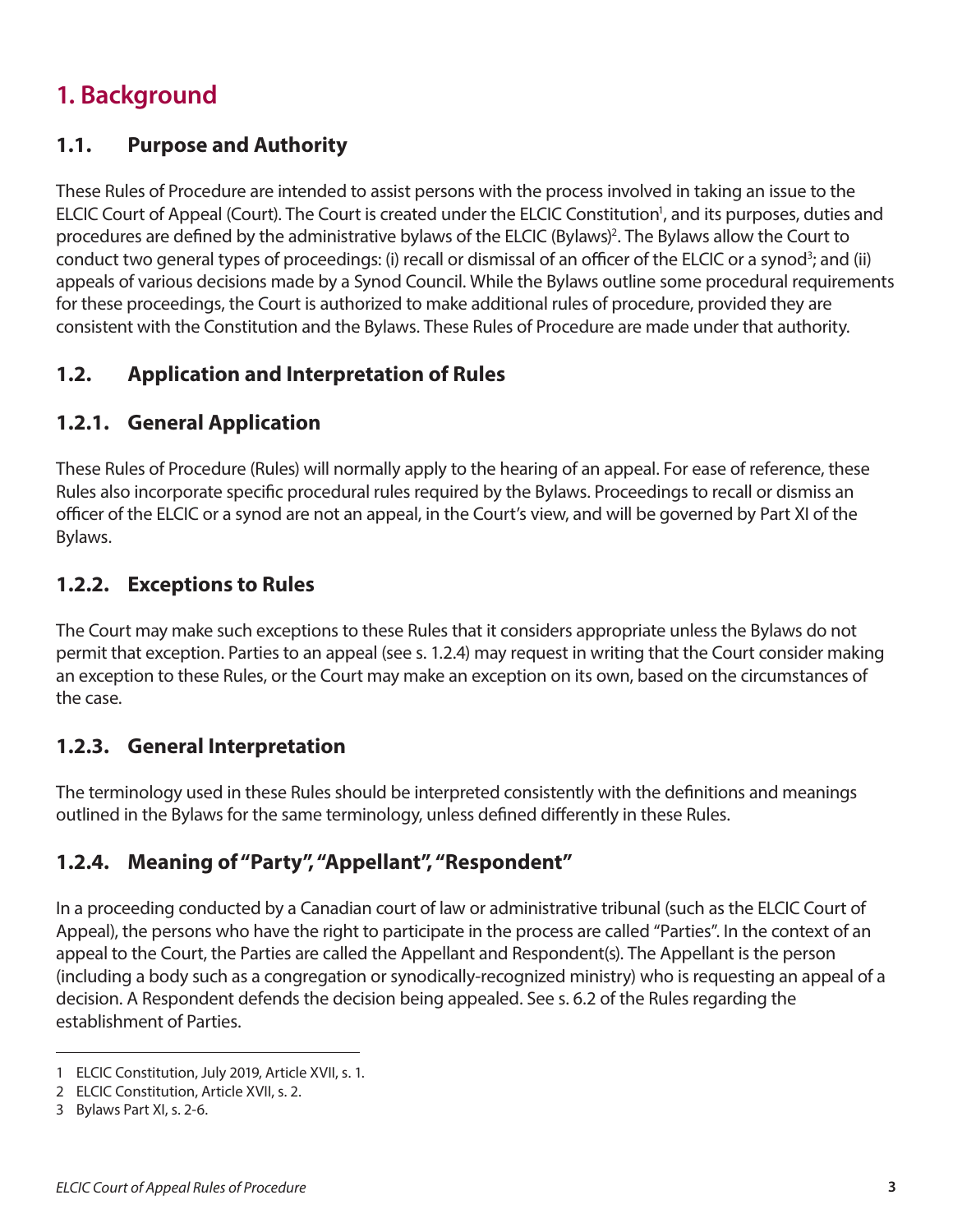## **1.2.5. Procedural Requests**

A Party may submit a request to the Court concerning any procedural issue incidental to the hearing of an appeal and the Court will provide the other Party with an opportunity to respond. If the Parties disagree, the Court may hear them in person or may rule on the basis of written submissions.

## **1.3. Appeals That Can Be Heard by Court**

The following types of decisions may be appealed to the Court:

- a. A Synod Council decision to suspend or exclude a congregation or a synodically-recognized ministry from the ELCIC; 4
- b. A Synod Council decision to cancel the status of a pastor or deacon as "on leave from call"; <sup>5</sup>
- c. A refusal by a Synod Council to restore a pastor or deacon to good standing after being disciplined;  $6$
- d. A Synod Council decision to discipline a pastor or deacon by: (i) private censure and admonition; (ii) censure and admonition by a synod bishop before Synod Council; (iii) suspension from rostered ministry; or (iv) removal from the ELCIC roster of ministers.<sup>7</sup>

The Court does not interpret proceedings to recall or dismiss an officer of the ELCIC or a synod as being an appeal.

# **2. Legal Representation and Costs**

#### **2.1. Representation**

Each Party to an appeal may be represented by no more than two persons. Decisions under appeal may have serious consequences, therefore the Court recommends that legal counsel be retained early in the process of an appeal, especially to prepare the Notice of Appeal.

# **2.2. Costs of Appeal**

The Court does not have the authority to require a Party to pay the legal or other costs incurred by another Party involved in an appeal. Each Party involved in an appeal is responsible for their own costs.

<sup>4</sup> ELCIC Constitution Article VI, s. 7; Bylaws, Part II, s.3; Part III, s.3.

<sup>5</sup> Bylaws Part IV, s. 11; Part V, s. 9.

<sup>6</sup> Bylaws Part IV, s. 13.c; Part V, s. 11.

<sup>7</sup> Bylaws Part XVII, s. 6; ELCIC Manual Re: Discipline of Rostered Ministers s. 62.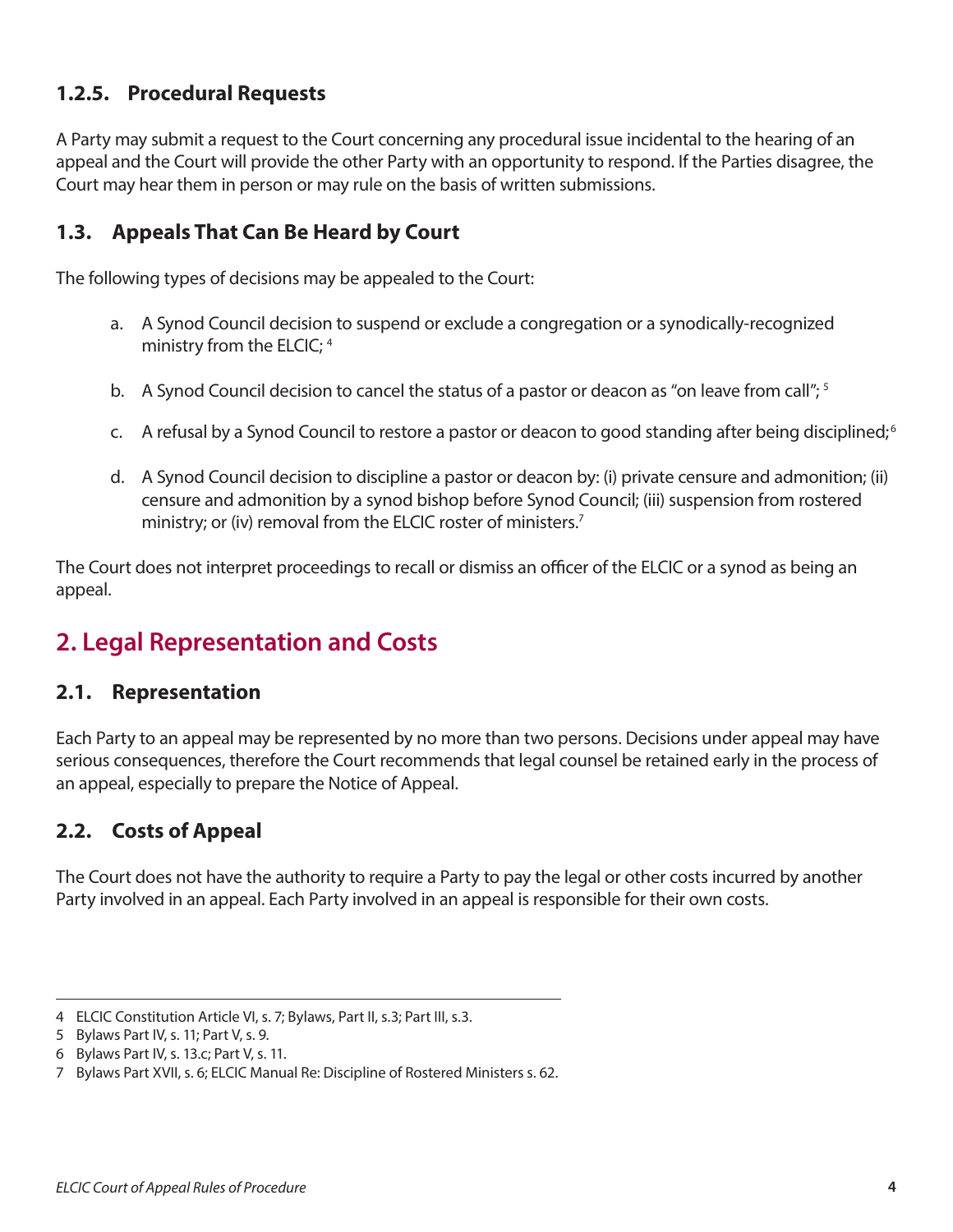# **3. Deadlines for Appeals and Other Procedural Steps**

## **3.1. Requesting an Appeal**

Section 7 of Part VII of the Bylaws requires that an appeal be filed within forty-five (45) days from the date of the decision being appealed. For consistency with other sections of the Bylaws and ELCIC documents,<sup>8</sup> the Court interprets this as being 45 days from the date the affected person or body received notification of the decision.

# **3.2. Other Deadlines**

Deadlines imposed by these Rules or the Court for taking other procedural steps may be extended if the Court considers the request appropriate. Requests to extend a deadline must be in writing, indicate the requested time-period for taking the applicable procedural step, and state the reasons for the request. All requests must also be submitted in compliance with Section 4 of these Rules. While the Court expects such requests to be filed as soon as possible, they may be heard and granted even after the deadline has expired.

# **4. Correspondence With Court**

All correspondence with the Court should be directed to the secretary of the Court unless the secretary of the Court has not been identified, in which case the correspondence should be directed to the National Bishop. All correspondence with the Court should be simultaneously copied to the other Party(ies) to the appeal (see s. 1.2.4 and s.6.2 regarding Parties to the appeal.)

# **5. How to Initiate an Appeal**

#### **5.1. Process**

A person wishing to appeal a decision referenced in section 1.3 (Appellant) must send a Notice of Appeal to the secretary of the Court (or to the National Bishop for forwarding to the secretary) and the chairperson of the Synod Council that issued the decision within 45 days of receiving notice of the decision, in accordance with section 3 of these Rules.<sup>9</sup>

# **5.2. Format of Notice of Appeal**

The Notice of Appeal must be typed, include page numbers and the paragraphs should be consecutively numbered.

# **5.3. Content of Notice of Appeal**

A Notice of Appeal must contain:

a. a description of the decision that is being appealed;

<sup>8</sup> Bylaws Part II, s. 3; Part III, s. 3; Part IV, s.11; Part V, s.9; ELCIC Manual Re: Discipline of Rostered Ministers, s. 65.

<sup>9</sup> See Bylaws, Part XVII, s. 7.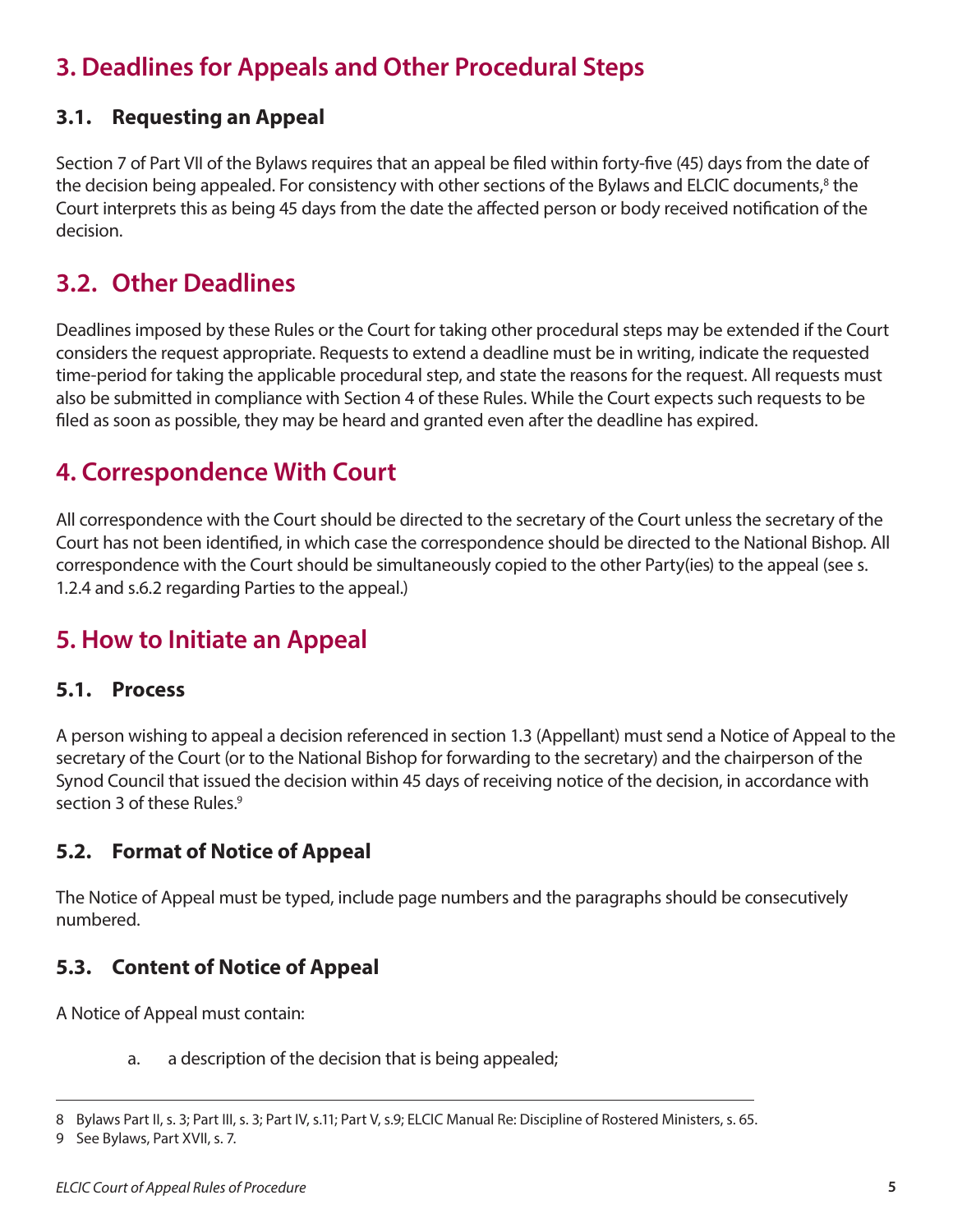- b. the name of the regional Synod Council that issued the decision;
- c. the name and contact information for the chairperson of the Synod Council;
- d. the date that the Appellant was notified of the decision;
- e. the full personal or corporate name of the Appellant;
- f. the phone number, street address and email address of the Appellant;
- g. the name and contact information of any person(s) representing the Appellant;
- h. the reasons (grounds) for appealing the decision (see s. 5.4);
- i. the action that the Appellant wants the Court to take (ex., set aside the decision or order a new hearing);
- j. a request to submit additional evidence, if applicable (see section 5.5);
- k. a statement confirming that the Notice of Appeal has been sent to the chairperson of the Synod Council that issued the decision being appealed.

# **5.4. Grounds for Appeal**

Applicable sections of the Bylaws and ELCIC Manuals should be reviewed by an Appellant to determine whether there are any restrictions on the basis for an appeal. The Court notes that disciplinary decisions can only be appealed based on a failure of the Committee on Discipline to follow due process (as defined in the ELCIC Manual Re: Discipline of Rostered Ministers) or on the basis of new evidence which was not available prior to the conclusion of the hearing conducted by the Committee on Discipline.<sup>10</sup> Where the governing ELCIC document does not restrict the reasons for an appeal, the Appellant must specify an error of fact or error of law that was made in reaching the decision. Appellants are encouraged to show how the error, if corrected, would have led to a different result.

# **5.5. Request for Additional Evidence**

The Bylaws state that the appeal should be determined on the evidence upon which the original decision was based, but that the Court may receive additional evidence in such manner and form as it may determine, in its sole discretion.11

If the Appellant wants the Court to receive any evidence that was not considered during the original decisionmaking process, the Appellant should include such a request with the Notice of Appeal, but the Court will consider requests made after the Notice of Appeal is filed if the Appellant provides reasons for the delay.

A request to file additional evidence should include: the reasons why the evidence, if it had been considered by Synod Council, might have led to a different result. The evidence to be added should also be produced with the request but it will not form part of the Record on Appeal unless the Court grants the request.

<sup>10</sup> ELCIC Manual Re: Discipline of Rostered Ministers, s. 65 11 Bylaws, Part XVII, s. 7.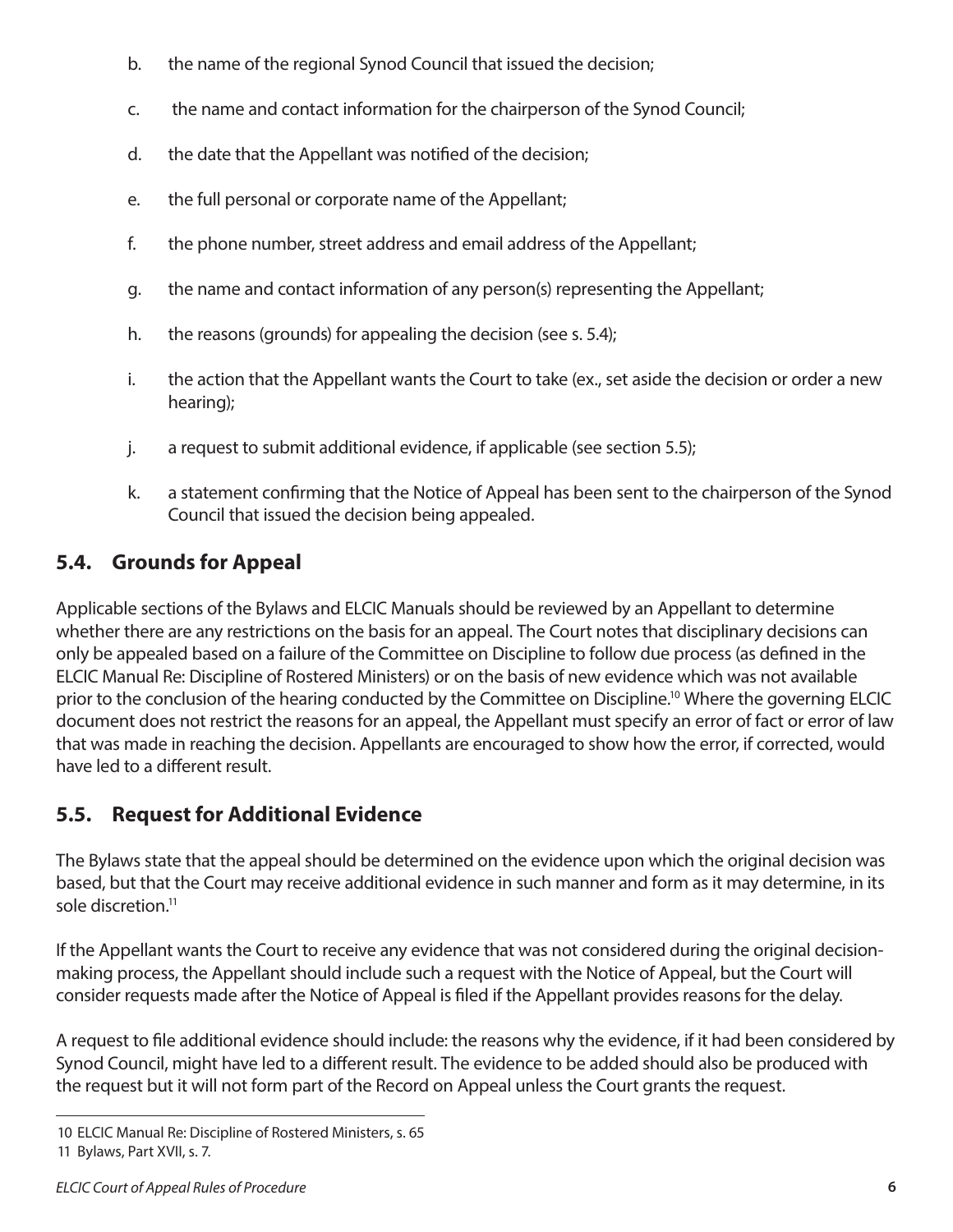# **6. Pre-Hearing Court Process**

## **6.1. Review of Notice of Appeal**

Within 14 days of receiving the Notice of Appeal, the Court will review the Notice of Appeal to determine whether the Notice meets the requirements of the Bylaws and these Rules. If the Court determines that the Notice does not (i) pertain to a decision that can be appealed to the Court under the Bylaws or (ii) was not filed within forty-five (45) days from the date that the Appellant received notice of the decision being appealed, the Court will notify the Appellant and the applicable Synod council chairperson that the Court will not hear the appeal.

If the Court is of the view that the appeal meets the other requirements of the Bylaws but that the Notice fails to indicate valid grounds for appeal or fails to include all the information listed in section 5.3 of these Rules, the Court will allow the Appellant a period of time to submit a revised Notice. Unless an extension of time is granted, if the Appellant fails to submit a revised Notice of Appeal to correct all deficiencies within the specified period, the Court will not hear the appeal.

## **6.2. Establishing Parties to the Appeal**

As indicated in section 1.2.4, the Appellant is the person (including a body such as a congregation or synodically-recognized ministry) who is requesting an appeal of a decision. The Court will normally consider the regional Synod Council that issued the decision to be the only Respondent, unless the decision or the Record on Appeal suggests that another party will be directly affected by the Court's decision.

The Court's preliminary ruling on the appropriate Respondent(s) will be sent to the Appellant and regional Synod Council prior to the pre-hearing conference. A written request to substitute or include other Respondents must be sent by a party to the Court at least 14 days before the pre-hearing conference, unless an extension is granted pursuant to section 3.2.

### **6.3. Establishing the Record on Appeal**

### **6.3.1.Definition**

To make its decision regarding an appeal, the Court must review the "Record on Appeal" (Record). This includes all the evidence and submissions that were made available to Synod Council when reaching its decision, including the record that was before the Committee on Discipline if it heard the case.

### **6.3.2.Responsibility**

For appeals from disciplinary decisions, the Chairperson of the Committee on Discipline must provide the Record to the Court within the time- period requested by the Court.<sup>12</sup> For appeals of other Synod Council decisions, the chairperson of Synod Council will be asked by the Court to provide the Record. At the time of providing the Record, the person providing the Record must confirm in writing that the Record is accurate and complete.

<sup>12</sup> ELCIC Manual Re: Discipline of Rostered Ministers, s. 66.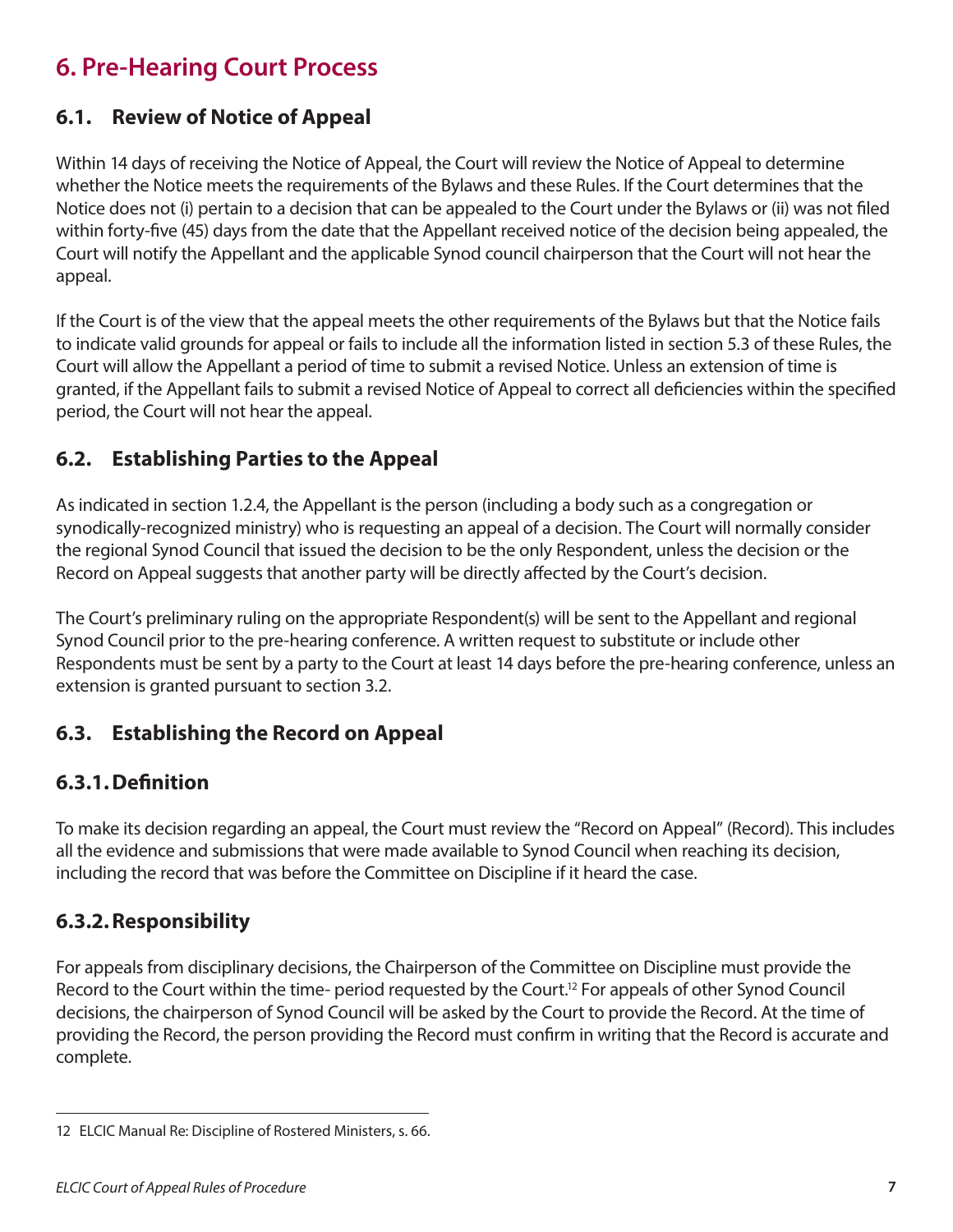### **6.3.3. Format of Record**

The description of the documents or other evidence listed in the Record must:

- i. be in chronological order of their submission to Synod Council or another body/person;
- ii. include the date of the document:
- iii. include the sender/maker of the document and recipient.

#### **6.3.4. Review of Record by Parties**

Once the Record has been provided to the Court, the secretary of the Court will grant each Party electronic viewing access to the Record. The Parties must submit a request to the Court to add any documents or other evidence to the Record on Appeal within the time-period specified by the Court unless an extension is requested and granted. A request must be based on an assertion that the evidence was submitted to Synod Council before it made the decision that is being appealed. If such a request is made, the other Party(ies) will be given an opportunity to provide its position on the request.

### **6.4. Pre-Hearing Conference**

After the Court has determined the validity of the Notice of Appeal, made a preliminary determination of the Parties to the appeal and received the Record on Appeal, the Court will convene a pre-hearing conference with the Parties to discuss:

- a. the appropriate Parties to the appeal;
- b. whether the Parties will be represented by legal counsel;
- c. a suitable time-period for the Respondent(s) to provide a written response to the Notice of Appeal;
- d. procedural options for the hearing of the appeal (see section 7) and the Parties' preferences for procedures and scheduling;
- e. whether the Parties would be willing to participate in mediation .

#### **6.5. Summary of Conference**

After the pre-hearing conference the Court will send the Parties a written summary confirming matters decided at the conference.

### **6.6. Response to Notice of Appeal**

The Respondent(s) must provide the Court with a Response to the Notice of Appeal within the time-period required by the Court unless an extension is granted. The Response must be typed, paginated and sent via email to both the secretary of the Court and the Appellant; the paragraphs should be consecutively numbered.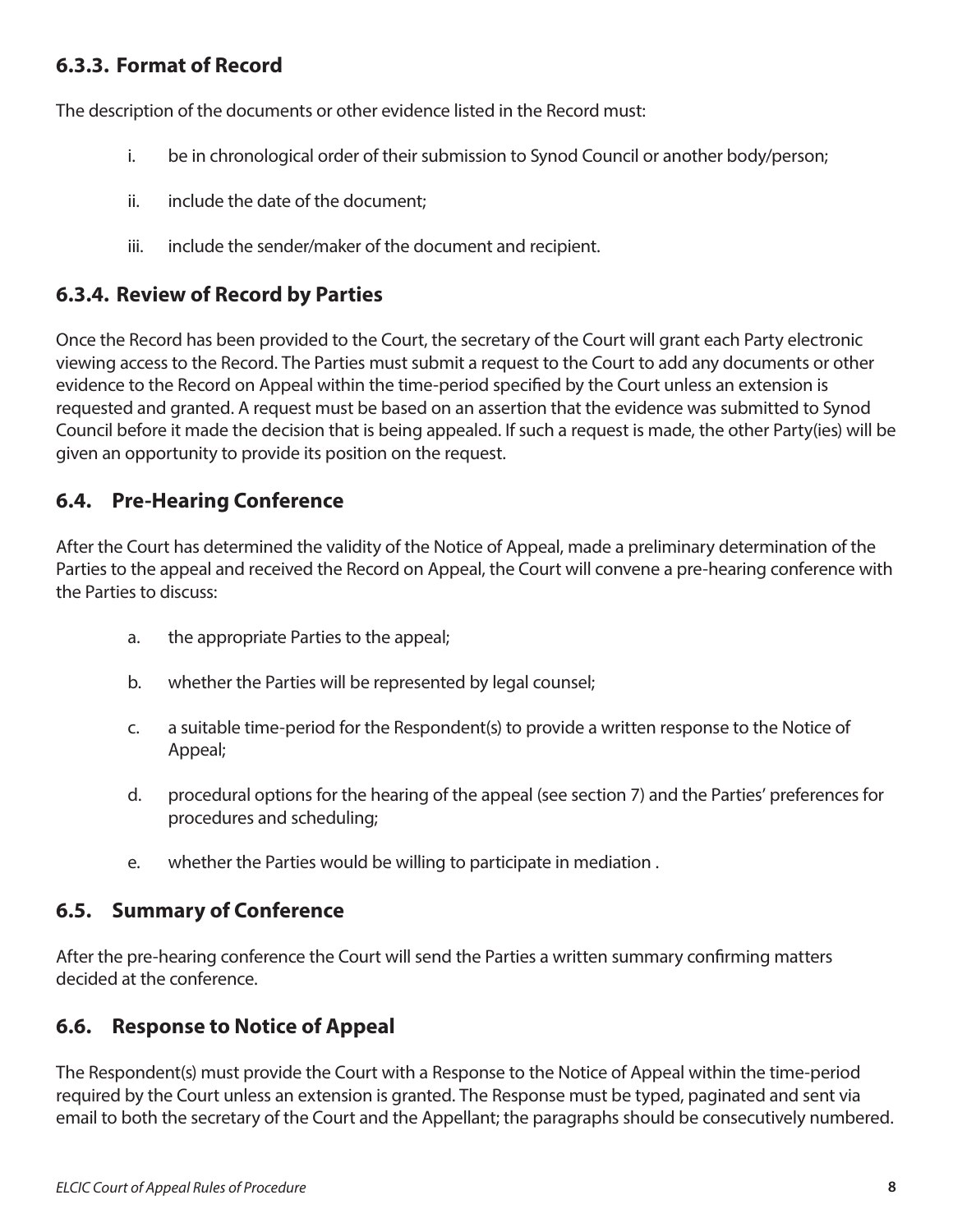The Response should contain:

- a. any issue of fact or law alleged in the Notice of Appeal with which the Respondent disagrees and the reasons;
- b. a statement regarding whether the Respondent believes that the appeal should be dismissed and if so, the reasons why the appeal should be dismissed;
- c. a response to the Appellant's request for additional evidence, if applicable;
- d. a statement confirming that the Response has been sent to the Appellant.

### **6.7. Court Review of Record and Submissions**

The Court will review the Notice of Appeal, Response to Notice of Appeal and the Record on Appeal to determine the issues in dispute, whether additional clarification of the evidence or additional evidence is needed to assess the appeal, and the appropriate hearing procedures.

#### **6.8. Ruling on Additional Evidence**

If a Party files a request to include additional evidence pursuant to section 5.5, the Court will provide the other Party with an opportunity to respond. If the Parties disagree, the Court may hear them in person or may rule on the basis of written submissions; if the Parties agree, the Court is not bound by their agreement and may determine the admissibility of the proposed additional evidence.

The Court will notify the Parties if it determines that the submission of additional evidence is warranted and the details regarding how and when the evidence should be provided.

### **6.9. Hearing Order**

Once the Court has determined the issues in dispute and the hearing process, the Court will issue a hearing order to the Parties outlining the issues in dispute, the procedural steps of the hearing and the hearing date(s). The Court reserves the right to issue supplementary hearing orders if the need arises as the appeal unfolds.

# **7. Hearing**

#### **7.1. Process**

The hearing process for the appeal on the merits may consist of only a review by the Court of the Record on Appeal, the Notice of Appeal and the Response to Notice of Appeal. The Court may also order that the hearing process include any of the following:

- a. questions from the Court to be answered in writing by either or both Parties or at a hearing;
- b. written submissions outlining either the general position of each Party or a position on specific issues;